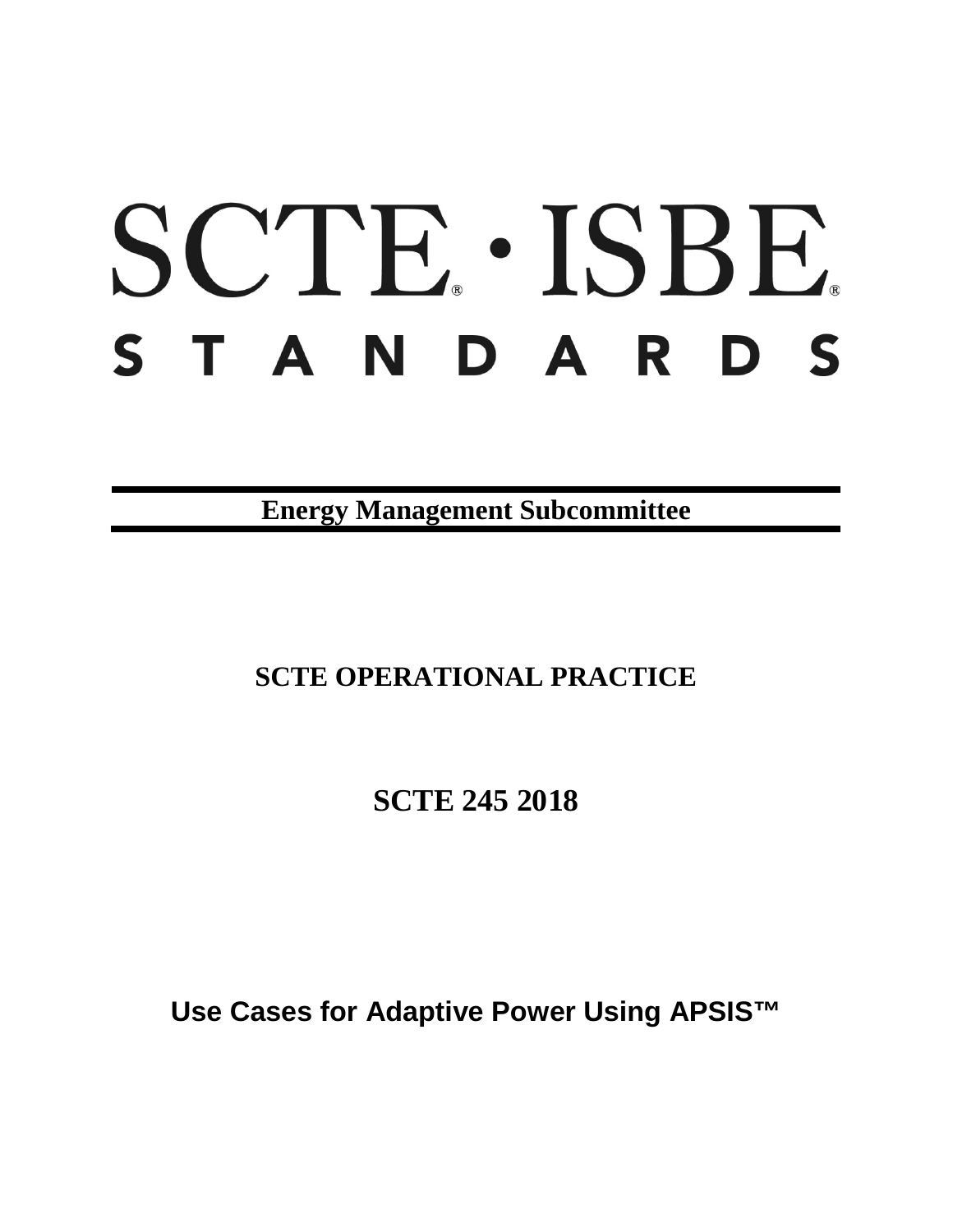## **NOTICE**

<span id="page-1-0"></span>The Society of Cable Telecommunications Engineers (SCTE) / International Society of Broadband Experts (ISBE) Standards and Operational Practices (hereafter called "documents") are intended to serve the public interest by providing specifications, test methods and procedures that promote uniformity of product, interchangeability, best practices and ultimately the long-term reliability of broadband communications facilities. These documents shall not in any way preclude any member or non-member of SCTE•ISBE from manufacturing or selling products not conforming to such documents, nor shall the existence of such standards preclude their voluntary use by those other than SCTE•ISBE members.

SCTE•ISBE assumes no obligations or liability whatsoever to any party who may adopt the documents. Such adopting party assumes all risks associated with adoption of these documents, and accepts full responsibility for any damage and/or claims arising from the adoption of such documents.

Attention is called to the possibility that implementation of this document may require the use of subject matter covered by patent rights. By publication of this document, no position is taken with respect to the existence or validity of any patent rights in connection therewith. SCTE•ISBE shall not be responsible for identifying patents for which a license may be required or for conducting inquiries into the legal validity or scope of those patents that are brought to its attention.

Patent holders who believe that they hold patents which are essential to the implementation of this document have been requested to provide information about those patents and any related licensing terms and conditions. Any such declarations made before or after publication of this document are available on the SCTE•ISBE web site at [http://www.scte.org.](http://www.scte.org/)

All Rights Reserved

© Society of Cable Telecommunications Engineers, Inc. 2018 140 Philips Road Exton, PA 19341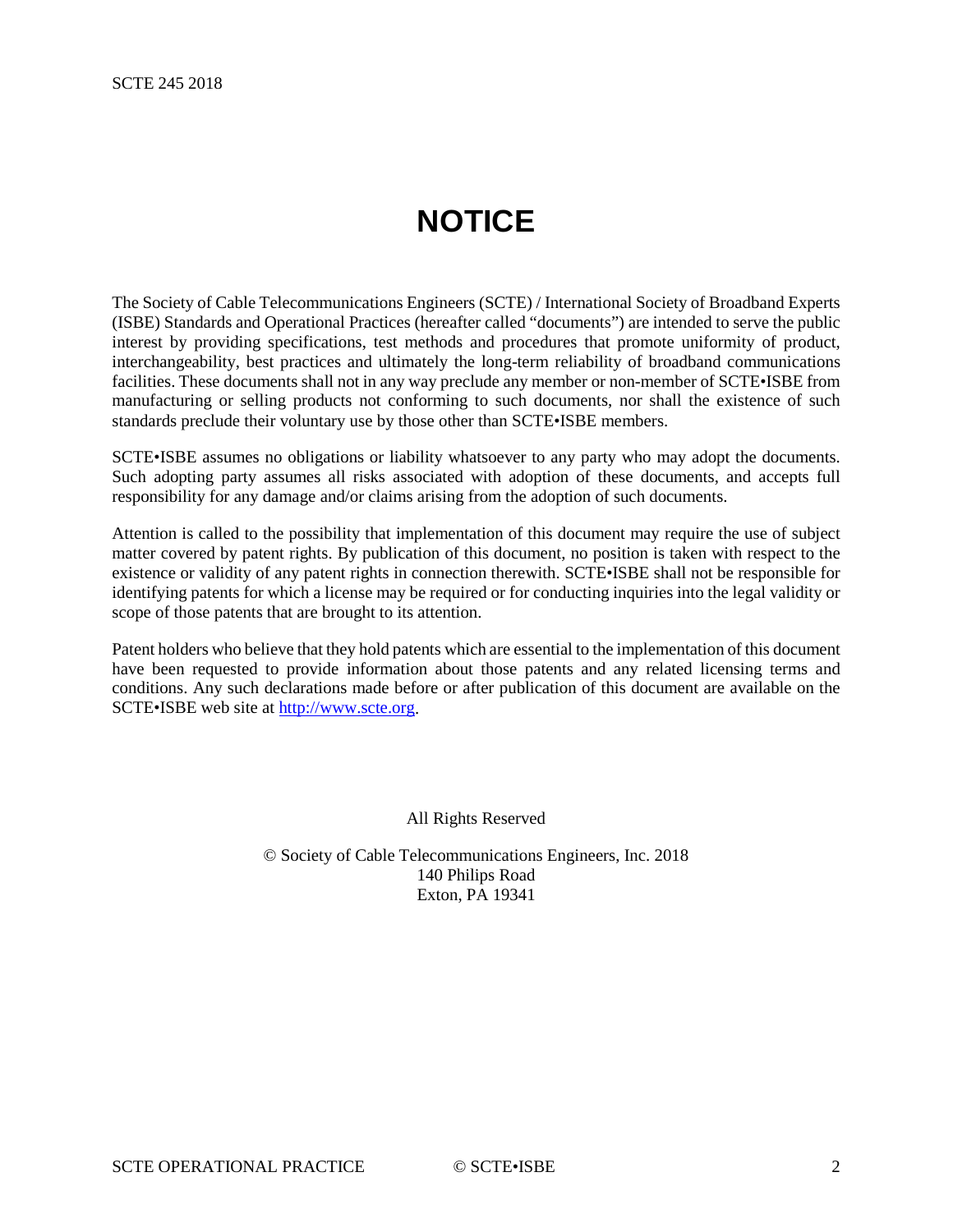## **Table of Contents**

#### <span id="page-2-0"></span>**Title Page Number**  $1$  $1.1.$  $1.2.$  $1.3.$  $14$ Intended Audience 4 (1996) 4 (1997) 4 (1998) 4 (1998) 5 (1998) 5 (1998) 5 (1998) 5 (1998) 5 (1998) 5 (1998) 5 (1998) 5 (1998) 5 (1998) 5 (1998) 5 (1998) 5 (1998) 5 (1998) 5 (1998) 5 (1998) 5 (1998) 5 (1998) 5 (1998) 5 (199  $2<sub>1</sub>$  $21$  $2.2.$  $2.3.$  $\mathcal{R}$  $3.1.$  $3.2.$  $3.3.$ 4 5. 6. 61 611  $6.1.2.$  $6.2.$  $6.2.1.$  $6.2.2.$  $6.2.3.$ 6.3.  $6.3.1.$  $6.3.2.$ 6.3.3.  $6.4.$  $6.4.1.$ 6.4.2.  $6.4.3.$ 6.4.4.  $6.5.$  $6.5.1.$  $6.5.2.$ 6.6.  $6.7.$  $6.7.1.$  $6.7.2.$  $6.8.$  $7<sub>1</sub>$

© SCTE•ISBE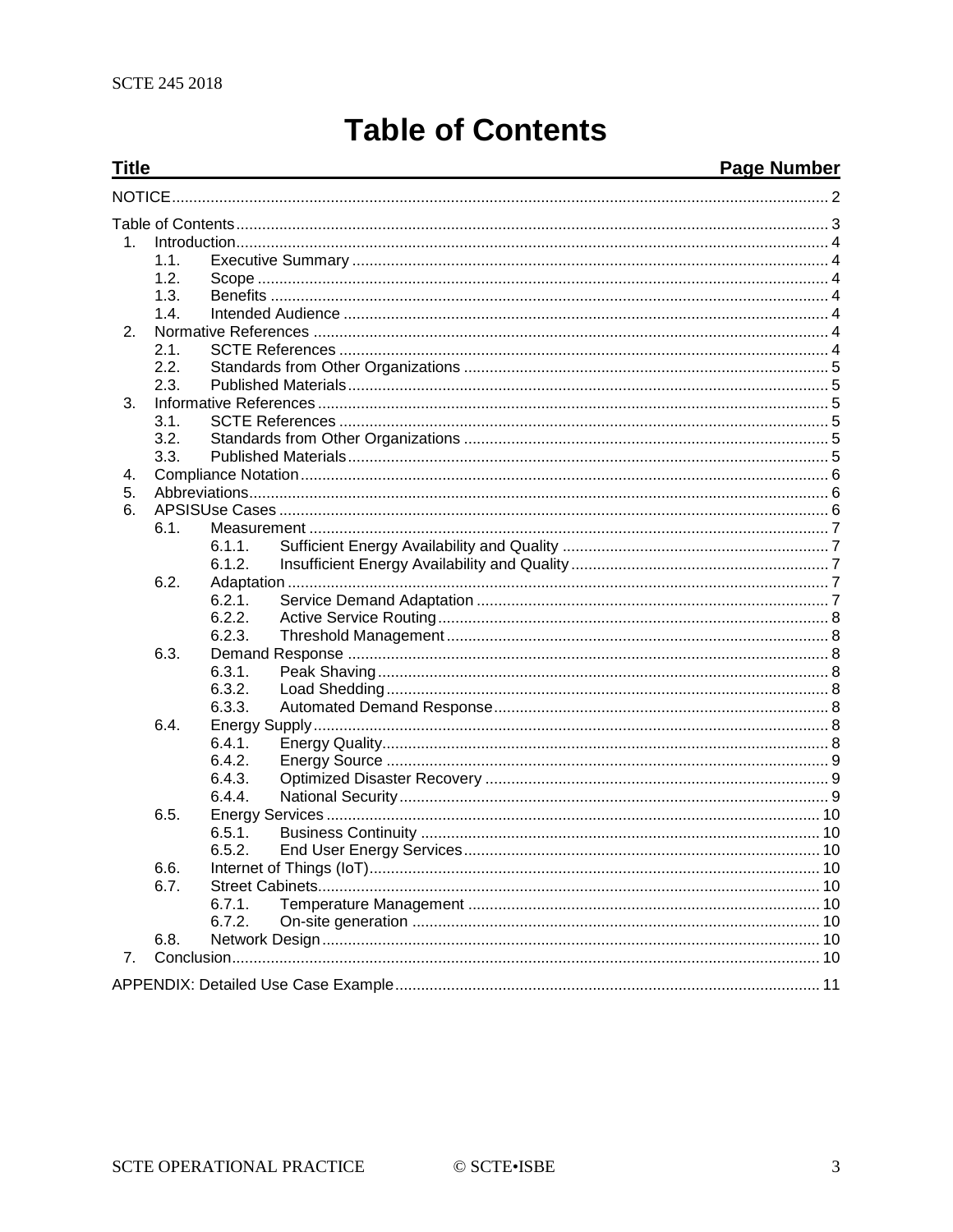#### <span id="page-3-0"></span>**1. Introduction**

#### <span id="page-3-1"></span>**1.1. Executive Summary**

The intent of this document is to describe several energy management use cases that may be addressed with the ANSI SCTE 216 2015: Adaptive Power Systems Interface Specification (APSIS™) and SCTE 237 2017: Implementation Steps for Adaptive Power Systems Interface Specification (APSIS).

#### <span id="page-3-2"></span>**1.2. Scope**

This document describes use cases as relevant for cable system operators, with specific focus on the cable access network; the infrastructure that delivers services between a content source such as a data center, and a subscriber.

SCTE 216, which normatively references IETF EMAN and related RFCs, is generalized to be relevant to domains outside the scope of the cable access network and to support use cases not de-scribed here.

Further development in this field may lead to discovery of technical and business opportunities not anticipated here. For these reasons, the use cases presented here should not be considered exhaustive.

These use cases are merely descriptive of the potential applicability of APSIS. Any specific use case may or may not be adopted by any set of system operators. The presentation of a use cases should not be construed to indicate that it will be implemented by a specific system operator.

#### <span id="page-3-3"></span>**1.3. Benefits**

This document provides insight into the intended use cases addressed by SCTE 216 and 237, and provides

illustration to operators, vendors, and energy management application developers about possible areas of development within the industry.

#### <span id="page-3-4"></span>**1.4. Intended Audience**

This document is intended to be referenced by business and technical teams within cable operator, vendor, and application development organizations.

#### <span id="page-3-5"></span>**2. Normative References**

The following documents contain provisions, which, through reference in this text, constitute provisions of this document. At the time of Subcommittee approval, the editions indicated were valid. All documents are subject to revision; and while parties to any agreement based on this document are encouraged to investigate the possibility of applying the most recent editions of the documents listed below, they are reminded that newer editions of those documents might not be compatible with the referenced version.

#### <span id="page-3-6"></span>**2.1. SCTE References**

• No normative references are applicable.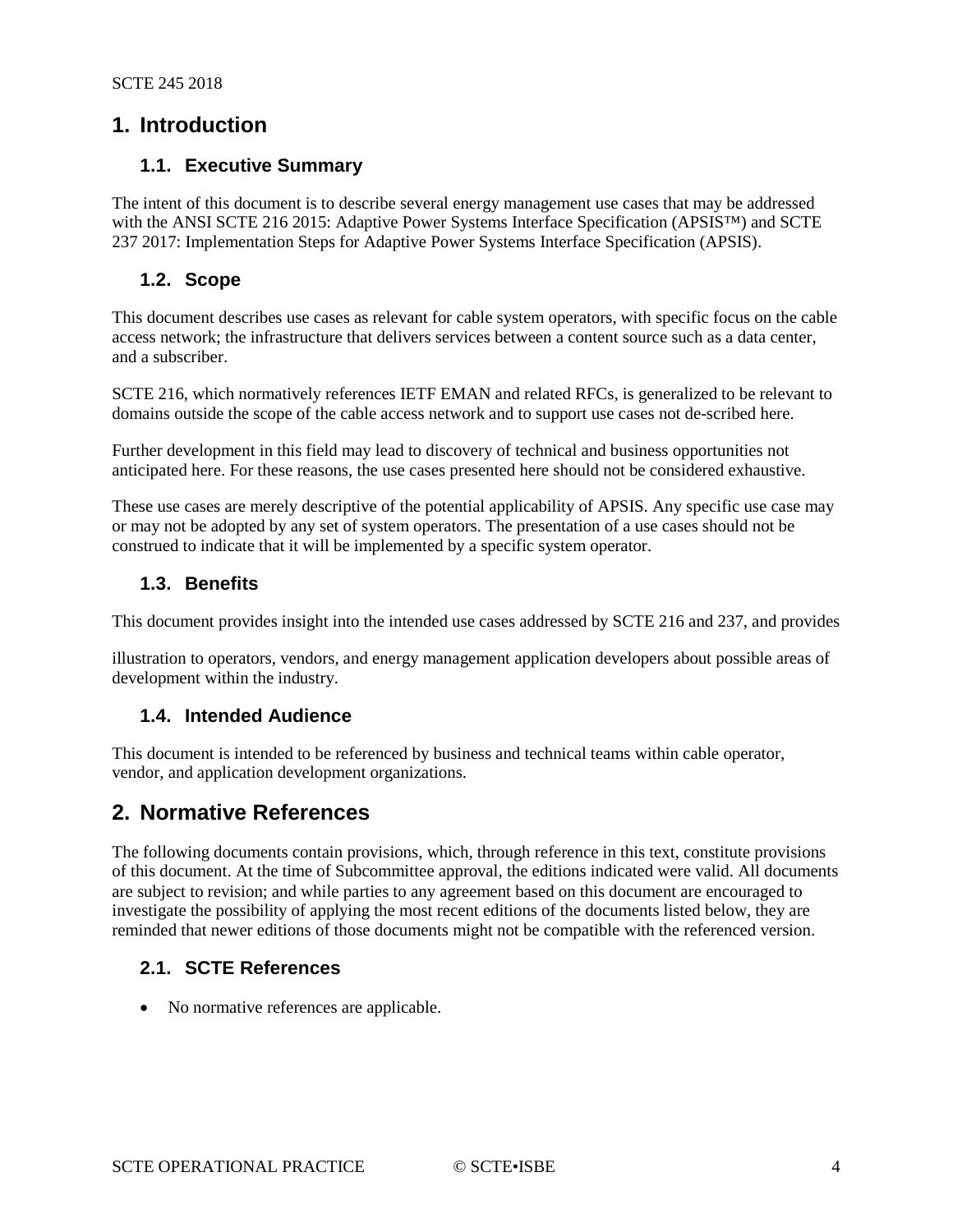#### <span id="page-4-0"></span>**2.2. Standards from Other Organizations**

<span id="page-4-1"></span>• No normative references are applicable.

#### **2.3. Published Materials**

• No normative references are applicable.

#### <span id="page-4-2"></span>**3. Informative References**

The following documents might provide valuable information to the reader but are not required when complying with this document.

#### <span id="page-4-3"></span>**3.1. SCTE References**

- ANSI/SCTE 216 2015**,** Adaptive Power System Interface Specification (APSIS™) [\(http://www.scte.org/SCTEDocs/Standards/ANSI\\_SCTE%20216%202015.pdf\)](http://www.scte.org/SCTEDocs/Standards/ANSI_SCTE%252520216%2525202015.pdf)
- ANSI/SCTE 237 2017, Implementation Steps for Adaptive Power Systems Interface Specification (APSIS™) [\(http://www.scte.org/SCTEDocs/Standards/SCTE%20238%202017.pdf\)](http://www.scte.org/SCTEDocs/Standards/SCTE%2520238%25202017.pdf)
- <span id="page-4-4"></span>• ANSI/SCTE 226 2015: Cable Facility Classification Definitions and Requirements

#### **3.2. Standards from Other Organizations**

• IETF EMAN (Energy Management).<https://datatracker.ietf.org/wg/eman/charter/>

#### <span id="page-4-5"></span>**3.3. Published Materials**

• OpenDaylight Eman (energy management) plug-in. <https://wiki.opendaylight.org/view/EMAN:Main>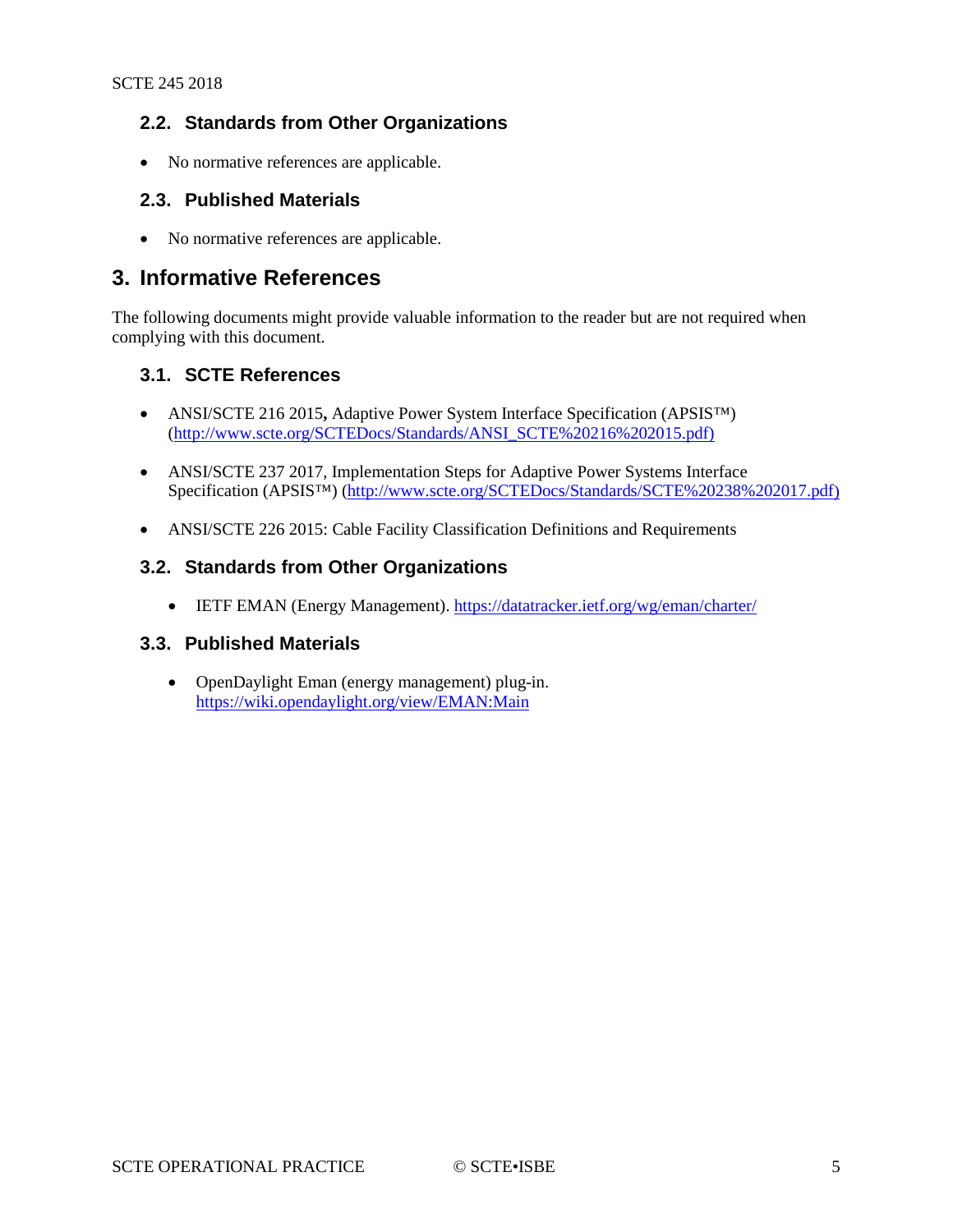#### <span id="page-5-0"></span>**4. Compliance Notation**

| shall      | This word or the adjective "required" means that the item is an              |
|------------|------------------------------------------------------------------------------|
|            | absolute requirement of this document.                                       |
| shall not  | This phrase means that the item is an absolute prohibition of this           |
|            | document.                                                                    |
| forbidden  | This word means the value specified shall never be used.                     |
| should     | This word or the adjective "recommended" means that there may exist          |
|            | valid reasons in particular circumstances to ignore this item, but the       |
|            | full implications should be understood and the case carefully weighted       |
|            | before choosing a different course.                                          |
| should not | This phrase means that there may exist valid reasons in particular           |
|            | circumstances when the listed behavior is acceptable or even useful,         |
|            | but the full implications should be understood and the case carefully        |
|            | weighed before implementing any behavior described with this label.          |
| may        | This word or the adjective " <i>optional</i> " means that this item is truly |
|            | optional. One vendor may choose to include the item because a                |
|            | particular marketplace requires it or because it enhances the product,       |
|            | for example; another vendor may omit the same item.                          |
| deprecated | Use is permissible for legacy purposes only. Deprecated features may         |
|            | be removed from future versions of this document. Implementations            |
|            | should avoid use of deprecated features.                                     |

### <span id="page-5-1"></span>**5. Abbreviations**

| <b>APSIS</b> | Adaptive Power Systems Interface Specification    |
|--------------|---------------------------------------------------|
| <b>ANSI</b>  | American National Standards Institute             |
| <b>API</b>   | application programming interface                 |
| <b>CCAP</b>  | converged cable access platform                   |
| <b>EMAN</b>  | <b>IETF Energy Management</b>                     |
| <b>GHG</b>   | greenhouse gas                                    |
| <b>HTTP</b>  | <b>HyperText Transport Protocol</b>               |
| <b>IETF</b>  | <b>Internet Engineering Task Force</b>            |
| <b>IOT</b>   | Internet of Things                                |
| <b>ISBE</b>  | <b>International Society of Broadband Experts</b> |
| <b>IPDR</b>  | internet protocol detail record                   |
| ODL          | OpenDaylight open source SDN project              |
| <b>SCTE</b>  | Society of Cable Telecommunications Engineers     |
| <b>SDN</b>   | software defined networking                       |
| <b>SNMP</b>  | Simple Network Management Protocol                |

### <span id="page-5-2"></span>**6. APSIS Use Cases**

This section presents the use cases that have been discussed within the SCTE APSIS working group. These are thought experiments and any particular use case may or may not be adopted by any particular system operator. Some use cases may prove impractical for business or technical reasons, and any degree of permutation may be developed within some subset of operators, as may use cases not described here. The reader *should* review both SCTE 216 and SCTE 237 to gain a full understanding of the scope and steps to implementation of APSIS.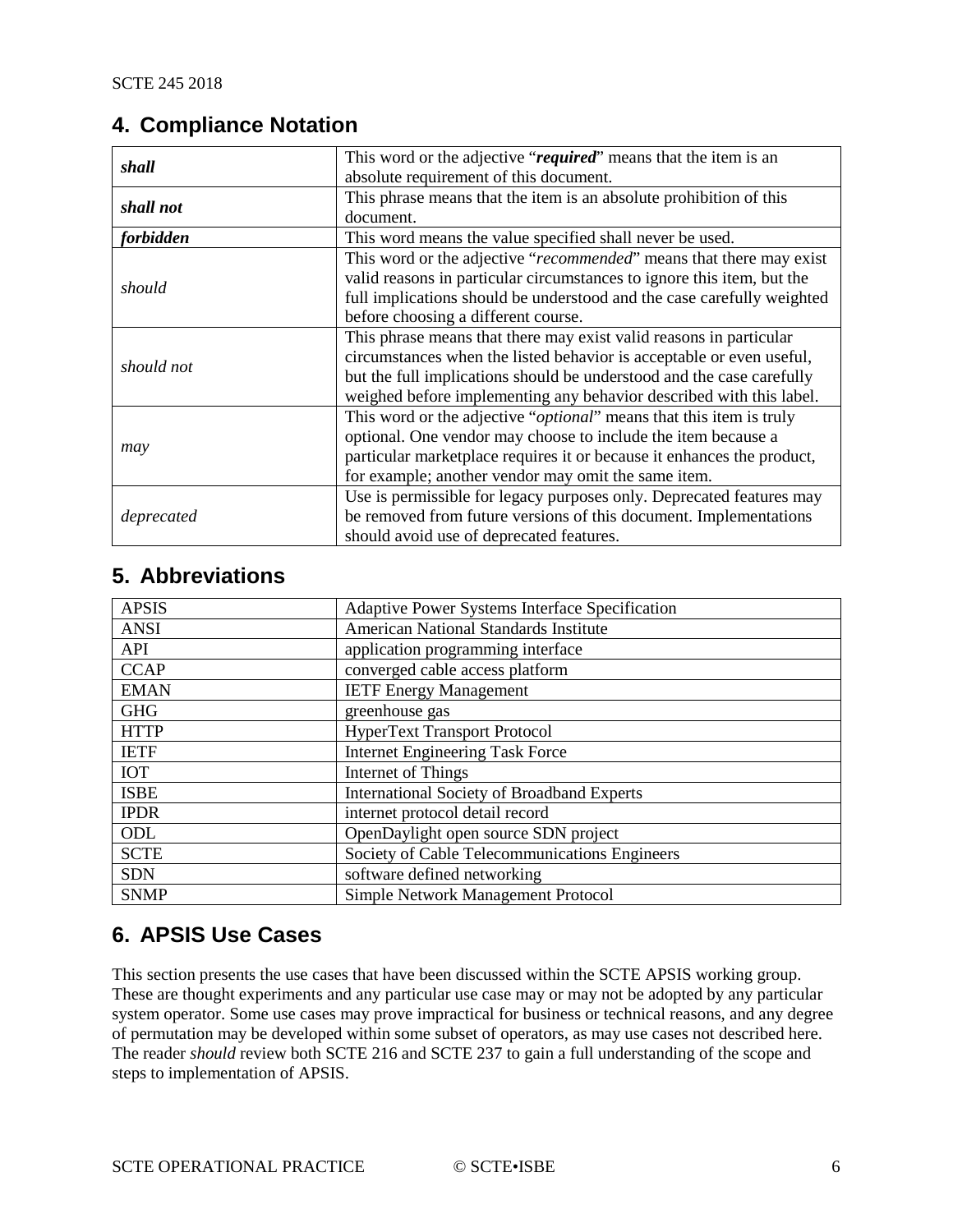#### SCTE 245 2018

Our use cases have been categorized into the following sets:

- Measurement
- Adaptation
- Demand Response
- Energy Supply
- Energy Services
- Street Cabinets
- IoT
- <span id="page-6-0"></span>• Advanced Networks

#### **6.1. Measurement**

<span id="page-6-1"></span>As Lord Kelvin stated, "If you cannot measure it, you cannot improve it." Measurement of energy usage is a fundamental use case.

#### *6.1.1. Sufficient Energy Availability and Quality*

There exits sufficient energy supply, with acceptable quality such that no services are being impacted due to energy reasons. Such measurements provide a baseline for normal system operations and may be incorporated into calculations of approximate energy usage across the organization, i.e. annual greenhouse gas (GHG) emissions.

#### <span id="page-6-2"></span>*6.1.2. Insufficient Energy Availability and Quality*

In cases where power becomes wholly unavailable, e.g. grid power outage, or power quality is degraded to such degree to impact some aspect of service delivery, a measurement system may be used to detect and potentially aid response to such conditions. Information about power availability and quality may also be valuable to external parties, such as utilities, regulators, and researchers.

#### <span id="page-6-3"></span>**6.2. Adaptation**

Adaptation refers to active optimization to improve energy efficiency – it is the equivalent of turning off lights in your house when they're not needed.

An adaptive energy system optimizes energy usage in response to changing conditions. Resources that are not necessary to delivery service at a point in time are put in sleep mode or low power state. It is imperative that an adaptive system be sophisticated enough to manage energy usage without impacting the customer experience or other critical aspects of service delivery.

#### *6.2.1. Service Demand Adaptation*

<span id="page-6-4"></span>While systems are generally designed to handle highest anticipated peak service demand, actual usage is often well below peak and offers opportunities to enable sleep mode in unneeded resources. A typical scenario is the diurnal usage of both video and data services, in which there is a significant trough in the service demand curve during the late night and early morning hours. Other seasonal, local, and event driven (e.g. Super Bowl) fluctuations occur in service demand that may lend themselves to active adaptation and increased energy efficiency.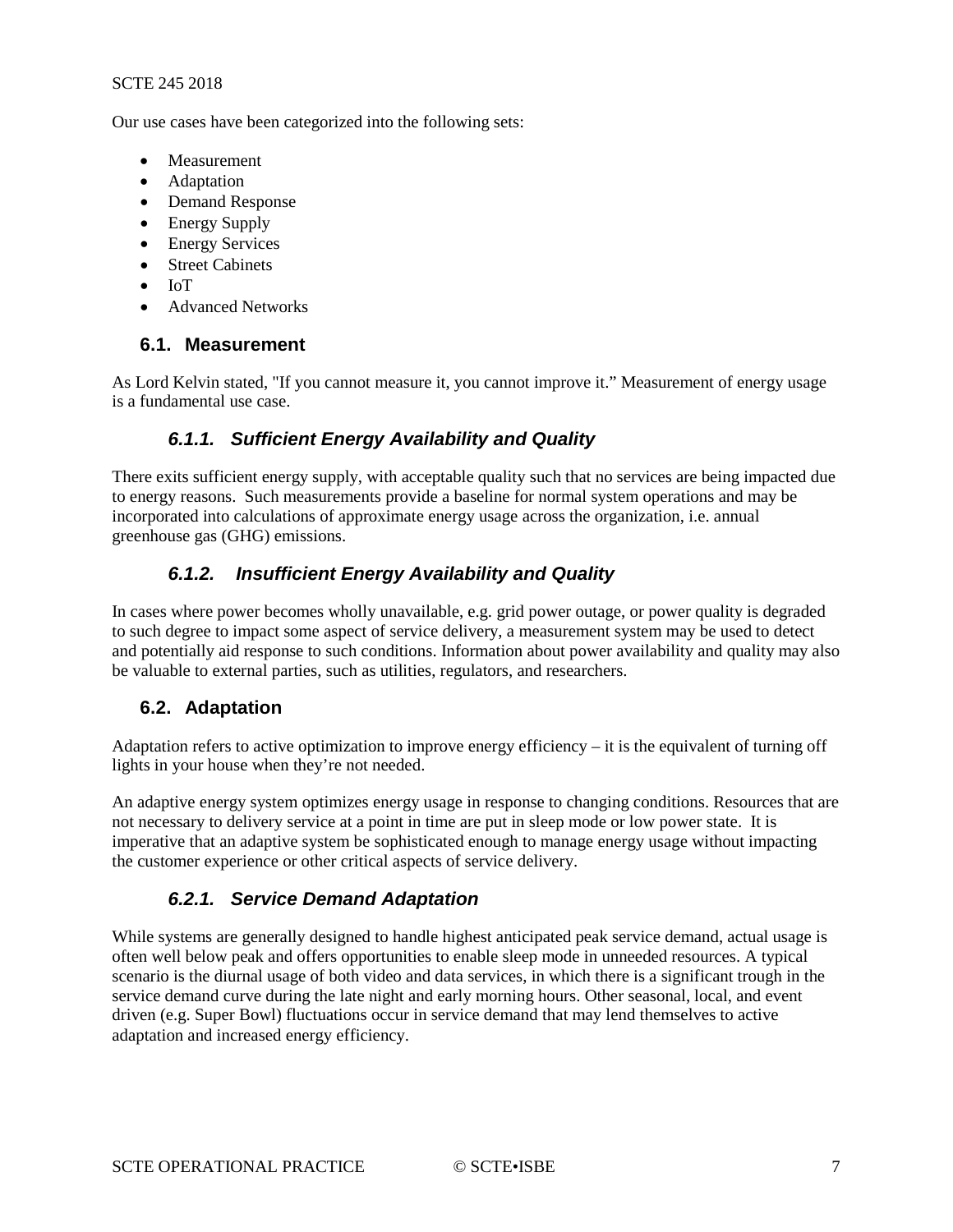<span id="page-7-0"></span>As an example, several manufacturers have demonstrated that a converged cable access platform (CCAP) device can achieve significant overall power reductions by reconfiguring service flows and powering down components during periods in the day when service demand is light.

#### *6.2.2. Active Service Routing*

Reactive re-routing may be used to configure service flows to respond to degraded power quality or loss of power. An extreme example might be to terminate service flows and power through equipment upstream of a network segment that is temporarily offline due to power outage. Proactive routing might prioritize certain resources or service flows such that service delivery is ensured even during times of power degradation or optimization.

#### *6.2.3. Threshold Management*

<span id="page-7-1"></span>A system may define energy usage thresholds in selected network segments or its resources to help prioritize service delivery. Where predetermined energy usage thresholds are exceeded in network segments, the system may respond by actively routing services. Conversely, energy thresholds may be maintained in certain resources despite reductions in power quality (by re-routing other services or using alternative power sources), or despite opportunities to optimize energy usage.

#### <span id="page-7-2"></span>**6.3. Demand Response**

<span id="page-7-3"></span>A system may respond to fluctuations in power supply and pricing, possibly indicated by signals provided by a utility or broker company.

#### *6.3.1. Peak Shaving*

<span id="page-7-4"></span>Power costs vary periodically depending on system demand and availability of generated power. System operators may pay time-of-use rates in daily and seasonal categories. Where possible, energy usage may be attenuated at times of high energy costs.

#### *6.3.2. Load Shedding*

During periods of high demand for power across a utility footprint, a system operator may attenuate energy usage to lower power costs and help the utility avoid power degradation such as rolling blackouts or brownouts.

#### *6.3.3. Automated Demand Response*

<span id="page-7-5"></span>An energy supplier may send an automated request to a system operator to indicate a power quality or pricing event. A system operator may then implement an adaption to attenuate energy usage in an affected network segment.

#### <span id="page-7-6"></span>**6.4. Energy Supply**

<span id="page-7-7"></span>There are a number of conditions that affect power quality. A system that can detect, measure, and react to these scenarios can potentially lower power costs, extend device lifetimes, and improve service quality.

#### *6.4.1. Energy Quality*

Energy accessibility is not simply a matter of whether power is available from a utility, but is also related to the power 'quality' that is available. For many reasons, including intentionally lowering voltage to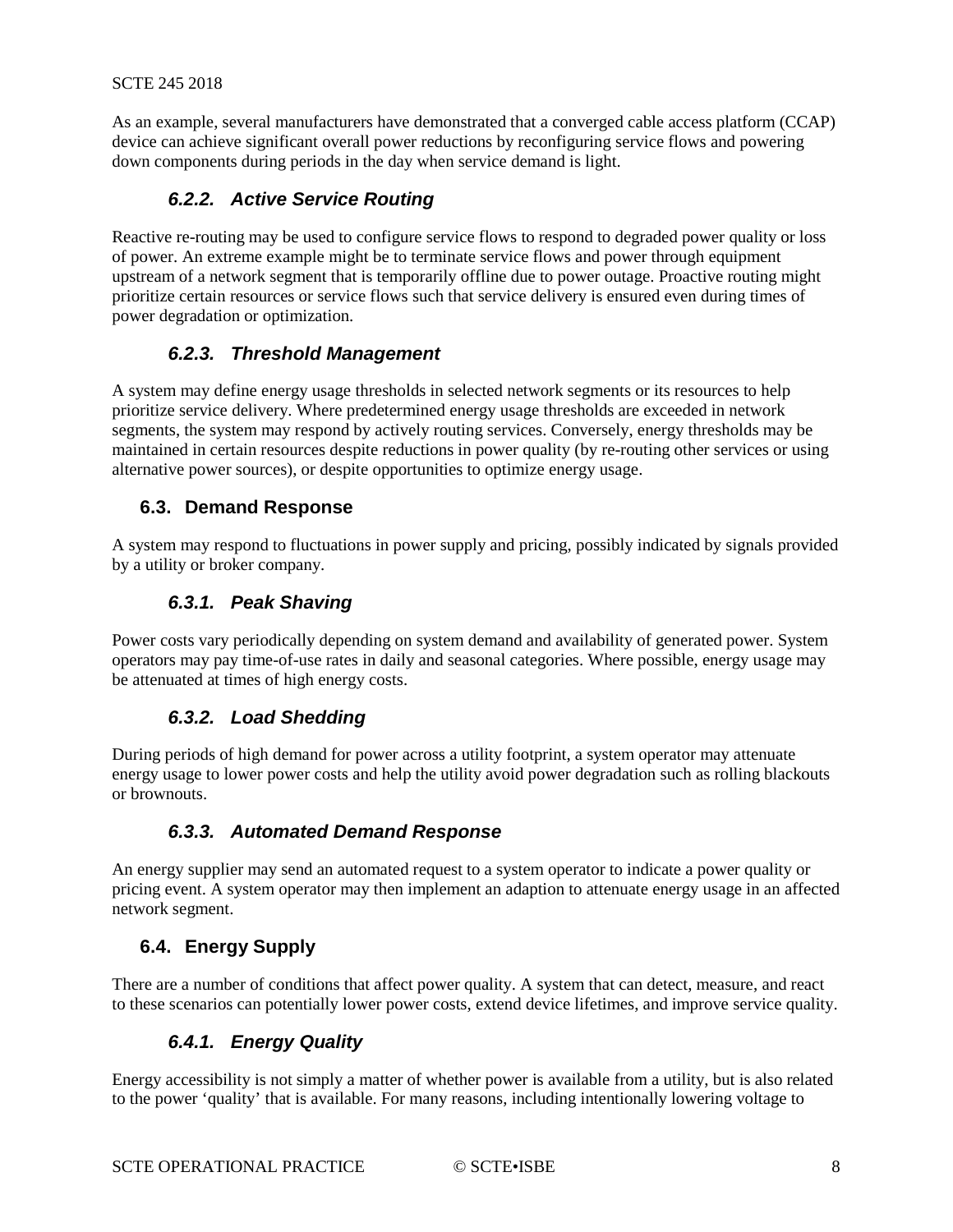avoid brown or blackouts, the power 'signature' feeding system may vary widely. Power quality can impact system performance, reliability, and availability, and can have a dramatic impact on the useful life of equipment. To address these concerns, a system may measure power quality and react to periods of less than acceptable quality.

Energy quality issues may include:

#### *6.4.1.1. Brownout*

Suppliers of energy are experiencing increasing loads and intentionally drop the voltage in the electrical power supply system to help with load reduction and prevent more serious and critical energy related events.

#### *6.4.1.2. Blackout*

A short or long-term loss of electrical power to a given area which could be due to issues in the energy supply chain or intentional rolling blackouts which utilities use to attempt to avoid catastrophic total power system outages.

#### *6.4.1.3. Total Outage*

A situation where an entire power system is down. In this scenario, all emergency energy service plans will be implemented, and the pre-determined energy hierarchy of equipment and services will be used to minimize the overall customer implication and provide the maximum up time for critical and prioritized systems and services.

#### *6.4.2. Energy Source*

<span id="page-8-0"></span>Telecommunication systems typically incorporate backup power systems that temporarily continue to provide service in the event of a blackout or total outage. Systems might be further augmented to incorporate additional power generation capability. In addition to disaster recovery, such resources may be used to reduce overall power costs through shedding and peak shaving (see sectio[n 6.3\)](#page-7-2), or improve power quality. Scenarios may include strategic switching between utility and local power sources, or routing service to favor utility feeds with optimal pricing and quality.

#### *6.4.3. Optimized Disaster Recovery*

<span id="page-8-2"></span><span id="page-8-1"></span>Carefully controlling the order and timing while powering up equipment after an outage can help contain costs and decrease recovery time. For example, ensure that upstream systems are online before applying power to downstream systems.

#### *6.4.4. National Security*

The ability to measure and predict energy usage can aid in identifying abnormal conditions, which may include attacks on the energy grid.

In times of incident, an energy management system may be instrumental in providing a 'keep-alive' service in which minimal communications are maintained for an indefinite period of time, using both alternate energy sources and extreme optimizations based on active service routing. Different levels of service may be provided to different end users, such as the general public or government users.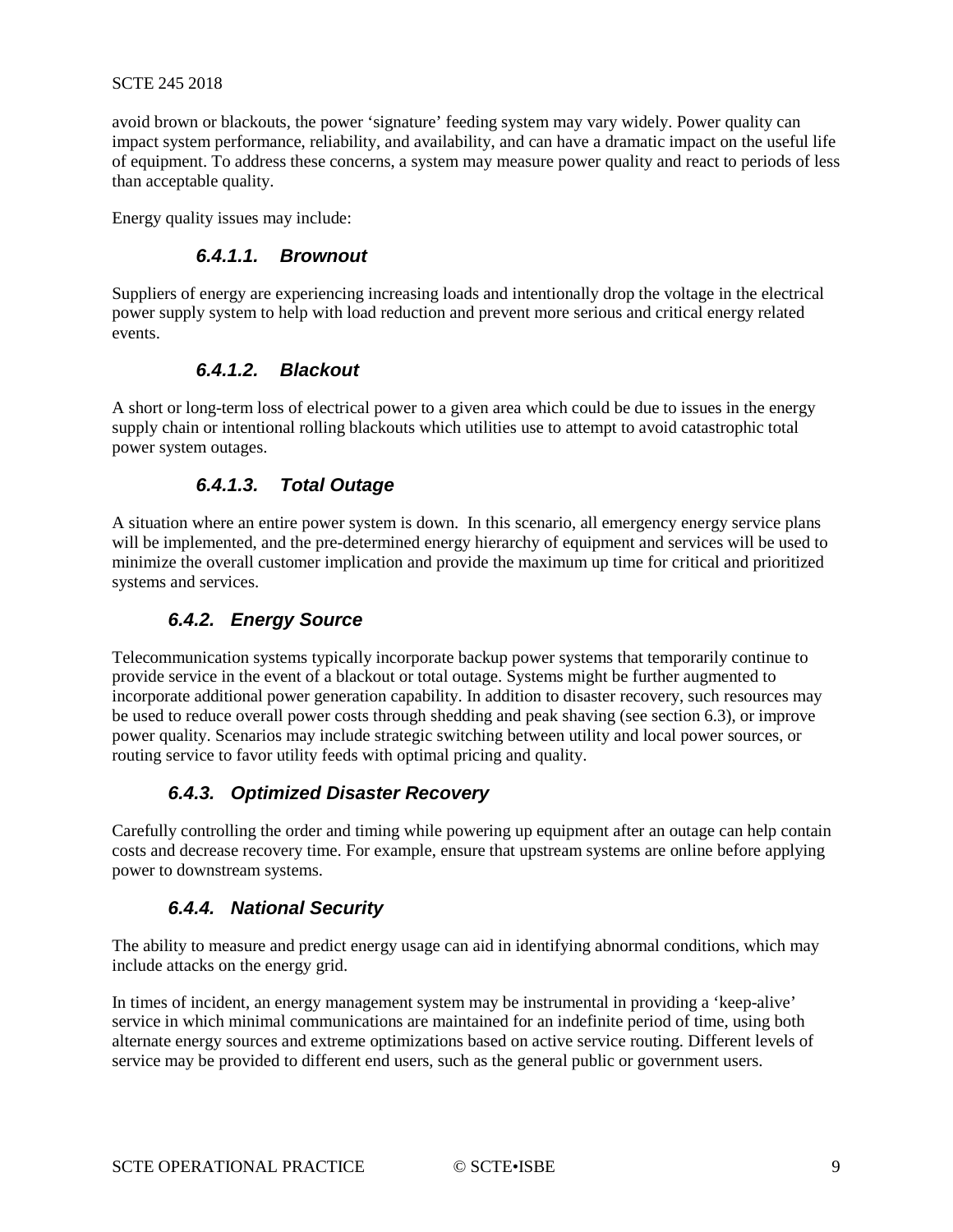#### <span id="page-9-0"></span>**6.5. Energy Services**

<span id="page-9-1"></span>There are several services that system operators might provide to end users.

#### *6.5.1. Business Continuity*

<span id="page-9-2"></span>Energy management and control systems might be extended to not only provide business continuity to system operators in the event of energy related issues, but to end users, in the form of providing power from auxiliary sources.

#### *6.5.2. End User Energy Services*

<span id="page-9-3"></span>A system operator may measure, manage, and report on energy usage within a residential or commercial premise.

#### **6.6. Internet of Things (IoT)**

In addition to the services identified in section 6.5, energy management solutions may extend from the cable system to external systems, such as smart city controllers, to provide additional benefits, including favorable energy pricing based on demand response. This area is expected to see high growth over the next several years. Technology will both contribute to the power load, as well as help manage it through new sensors, monitoring tools and devices not yet commercialized.

#### <span id="page-9-4"></span>**6.7. Street Cabinets**

<span id="page-9-5"></span>Cabinets are a common feature of networks that include a power source and some collection of internal components. We treat them as a separate topic to address specific opportunities for:

#### *6.7.1. Temperature Management*

<span id="page-9-6"></span>This extends measurement and management functions identified previously to include non-cable specific resources such as temperature sensors and cooling systems.

#### *6.7.2. On-site generation*

To manage costs and power quality, existing backup systems may be augmented to include solar, fuel cell, or other distributed generation system, storage, and micro-grid integration.

#### <span id="page-9-7"></span>**6.8. Network Design**

The cable network continually evolves, and some operators are quickly adopting new models such as remote PHY to improve services. Predictive models of energy usage can help designers avoid overloading facilities, capture favorable pricing and otherwise help lower the cost of ownership.

### <span id="page-9-8"></span>**7. Conclusion**

APSIS (SCTE 216) provides a tangible model to enable adaptive power control across telecommunication networks. The importance of the providers' networks continues to rise as remote medicine, IoT and advanced transportation evolves; it will be essential to monitor, measure and control devices on the network from both a demand, as well as a powering domain. The various use cases described in this document should aid the prioritization for cable operators looking to implement APSIS (SCTE 216) based on the Implementation steps for APSIS described in SCTE 237.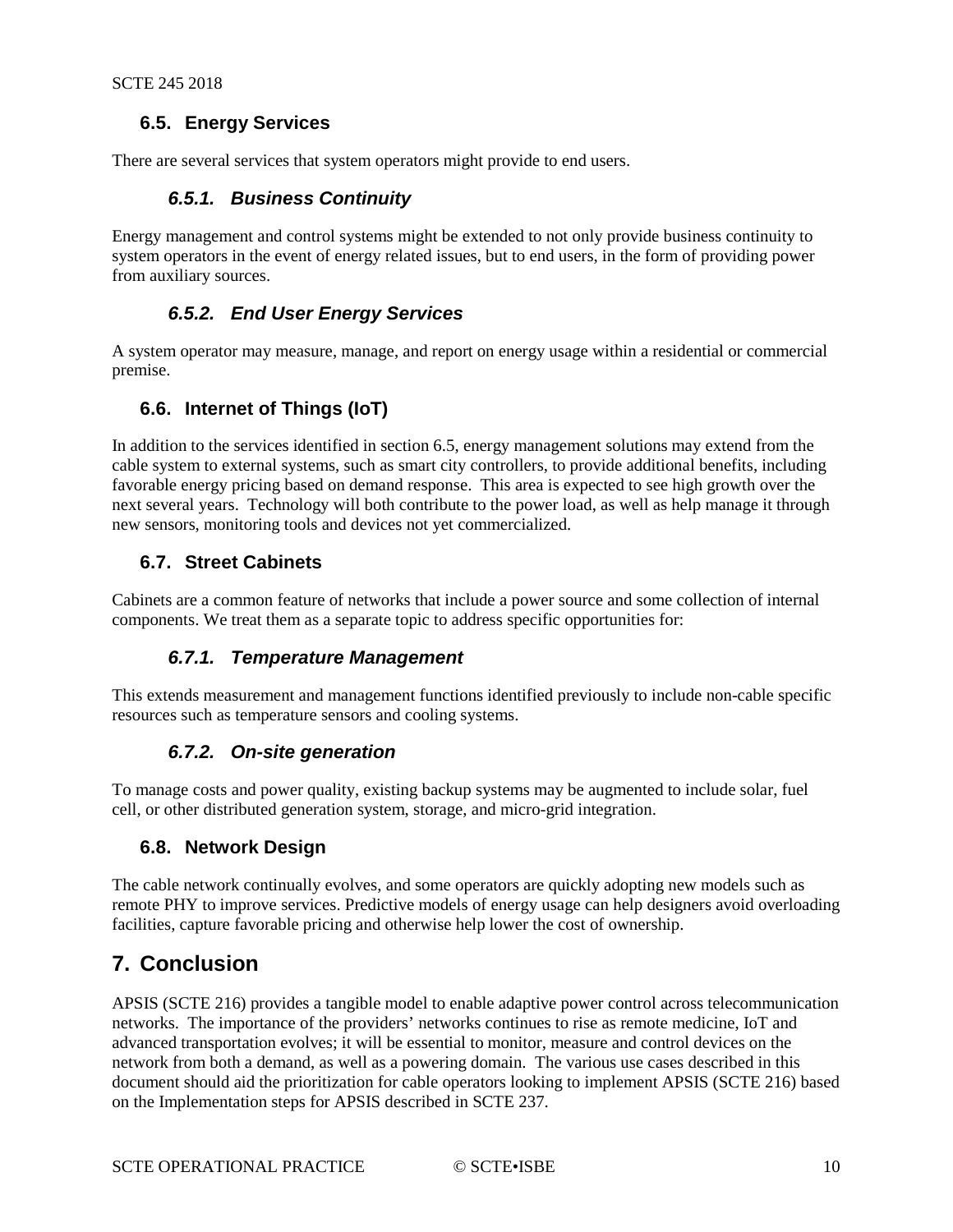## **APPENDIX: Detailed Use Case Example**

#### <span id="page-10-0"></span>**Use Case:** 6.2 Adaptation: Diurnal

**Synopsis**: Energy consumption can vary depending on time of day, weather (temperature, sunlight) or sun-load conditions, and energy consumption could be managed depending on the time of day, daylight or similar condition.

#### **Diurnal Adaptation**

This is perhaps the canonical use case for energy management systems - to match the energy usage curve to the service demand curve. Currently, there is fluctuation in energy consumption as consumer usage of services peaks in the morning hours and even more so again in the evenings. It then falls off dramatically in the late night and early morning. APSIS provides a framework to re-allocate or power down resources when they are not needed. For example, line cards and ports of data processing equipment (e.g. CCAP) can be powered down at times, or the bias current input to an RF amplifier can be attenuated. Early demonstrations indicate 15% efficiency and possibly much more in daily energy savings for some device categories.

There are potentially many other adaptations in addition to the known diurnal fluctuations, such as overbuilding for peak events, and others, **See Additional Scenarios** below**.**

An adaptive power system requires device-level interfaces not only for energy measures but for control functions as well so that a management application can influence the behavior of devices and influence their energy consumption.

#### **Primary actors:**

- 1. Energy aware devices in the cable access network. That is, devices that support software interfaces, such as APSIS, that expose energy metrics and relevant controls. In virtual environments, a 'device' may be a logical rather than physical entity.
- 2. Energy management controller software, such as OpenDaylight
- 3. Energy measurement applications, including data repository and web-accessible front-end
- 4. Energy management technicians

#### **Preconditions:**

- 1. Access network sufficiently instrumented to support measurement and controls via software interfaces
- 2. 'Controller' software installed to collect energy measures from network devices and communicate controls
- 3. Measurement application installed to view energy measures provided by controller and to enforce energy management policies

#### **Basic Flow of events:**

- 1. Set of access network devices are configured to provide energy measures and expose control functions to a centralized controller
- 2. Controller establishes connections to network devices and collects energy measures, either temporarily reposing data in controller data domain or providing them in near real-time to application layer